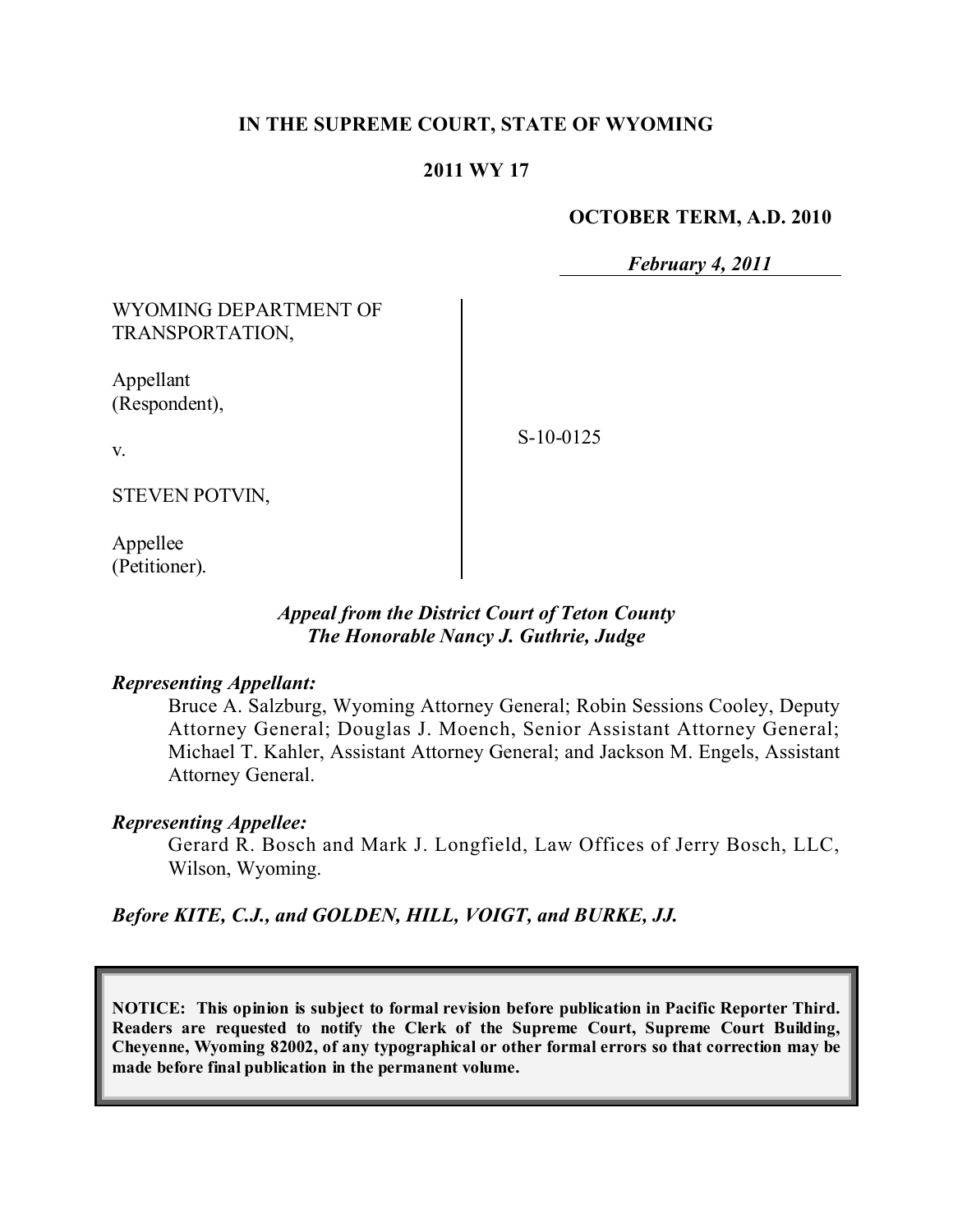## **HILL,** Justice.

[¶1] The Appellant, Wyoming Department of Transportation (WYDOT), challenges a district court order which reversed an order of an independent hearing examiner (hearing examiner) to the effect that Appellee, Steven Potvin (Potvin), was required to surrender his driver's license because of the effect of the implied consent suspension statute. That statute provides for the suspension of a driver's license based upon a person's refusal to submit to a chemical test for the purpose of ascertaining if that person's blood alcohol/controlled substance content exceeds the statutory limit. The request for such a test is usually made when a person is arrested, and the arresting officer has probable cause to believe that the arrested person was either driving, or in actual physical control, of a motor vehicle while under the influence of alcohol or a controlled substance. Wyo. Stat. Ann. § 31-5-233(b) (LexisNexis 2009). If a person refuses the request to be subjected to a chemical test, then that individual's driver's license can be suspended on the basis of that refusal. Wyo. Stat. Ann.  $\S 31-6-102(a)$ , (d) and (f) (LexisNexis 2009). Potvin's driver's license was suspended under that statute. The suspension of his license was stayed in accordance with Wyo. Stat. Ann. §§ 31-6-103 and 36-7-105(a)(i) (LexisNexis 2009) when he requested a hearing on the implied consent suspension. At the close of Potvin's hearing, the hearing examiner was required to order that the suspension be either rescinded or sustained. In this instance, the hearing examiner sustained the suspension of Potvin's driver's license.

[¶2] Potvin filed a petition for review in the district court in accordance with W.R.A.P 12. The district court reversed the hearing examiner's decision on the basis that WYDOT failed to present substantial evidence at the hearing into this matter so as to establish that the police officers had probable cause to believe that Potvin had been driving, or was in actual physical control, of a motor vehicle upon a public street or highway while under the influence of alcohol. We will reverse the district court's order and reinstate that of the hearing examiner.

### **ISSUES**

[¶3] WYDOT raises this issue:

Was there substantial evidence to support the hearing examiner's finding that Officer Horsely had probable cause to arrest [Potvin] for driving while under the influence of alcohol?

Potvin posits these issues: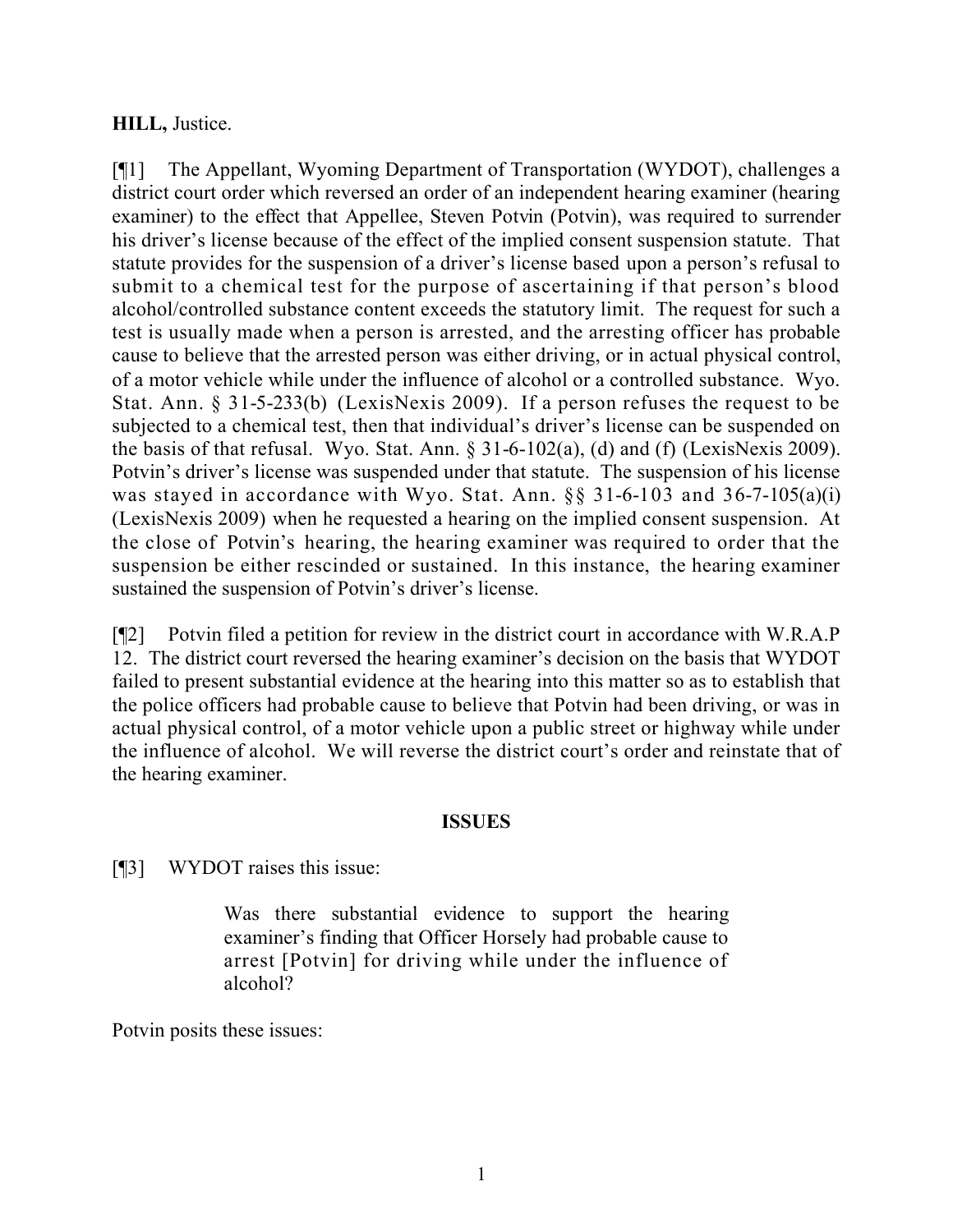I. The [hearing examiner's] finding that a reasonable articulable suspicion existed is not supported by substantial evidence that is admissible, reliable or trustworthy.

II. The [hearing examiner's] finding that probable cause existed is not supported by substantial evidence that is admissible, reliable, or trustworthy.

III. The [hearing examiner's] unsubstantiated selection of evidence is arbitrary and capricious.

WYDOT identifies two additional issues based on the content of Potvin's brief:

I. Is there substantial evidence to support the hearing examiner's finding that reasonable suspicion existed to contact [Potvin] based on a hit and run investigation?

II. Did the [hearing examiner] properly rely on the certified record submitted by [WYDOT] in upholding the suspension of [Potvin's] driver's license?

# **STANDARD OF REVIEW**

[¶4] We apply the standard of review we articulated in *Dale v. S & S Builders, LLC*, 2008 WY 84, ¶¶ 8, 22-24, 26, 188 P.3d 554, 557, 561-62 (Wyo. 2008):

> When we consider an appeal from a district court's review of an administrative agency's decision, we give no special deference to the district court's decision. Instead, " 'we review the case as if it had come directly to us from the administrative agency.' " (Citations omitted.)

….

…[I]n the interests of simplifying the process of identifying the correct standard of review and bringing our approach closer to the original use of the two standards, we hold that henceforth the substantial evidence standard will be applied any time we review an evidentiary ruling. When the burdened party prevailed before the agency, we will determine if substantial evidence exists to support the finding for that party by considering whether there is relevant evidence in the entire record which a reasonable mind might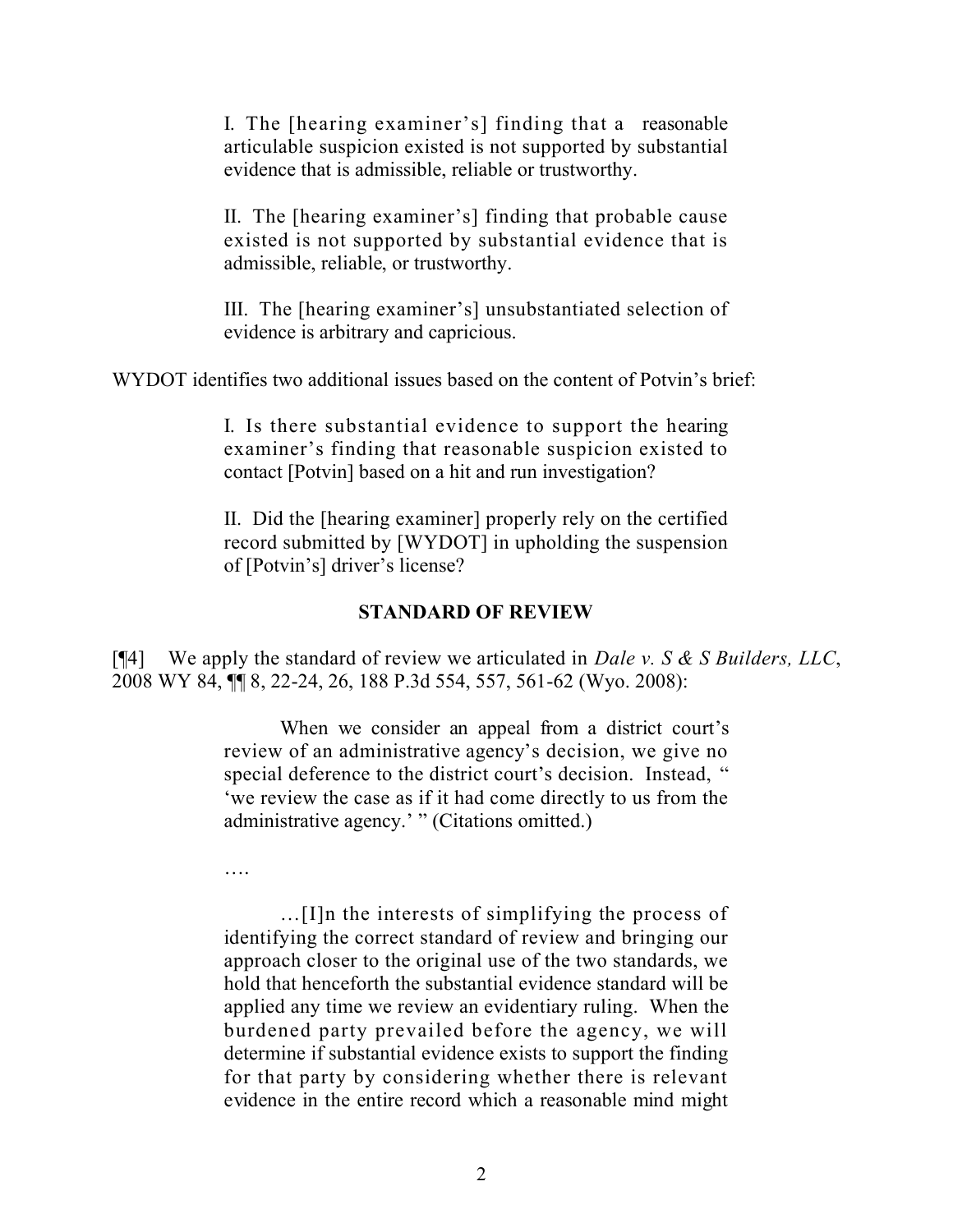accept in support of the agency's conclusions. If the hearing examiner determines that the burdened party failed to meet his burden of proof, we will decide whether there is substantial evidence to support the agency's decision to reject the evidence offered by the burdened party by considering whether that conclusion was contrary to the overwhelming weight of the evidence in the record as a whole. See, *Wyo. Consumer Group v. Public Serv. Comm'n of Wyo.*, 882 P.2d 858, 860-61 (Wyo.1994); *Spiegel*, 549 P.2d at 1178 (discussing the definition of substantial evidence as "contrary to the overwhelming weight of the evidence"). If, in the course of its decision making process, the agency disregards certain evidence and explains its reasons for doing so based upon determinations of credibility or other factors contained in the record, its decision will be sustainable under the substantial evidence test. Importantly, our review of any particular decision turns not on whether we agree with the outcome, but on whether the agency could reasonably conclude as it did, based on all the evidence before it.

The arbitrary and capricious standard remains a " 'safety net' to catch agency action which prejudices a party's substantial rights or which may be contrary to the other W.A.P.A. review standards yet is not easily categorized or fit to any one particular standard." *Newman*, ¶ 23, 49 P.3d at 172. Although we explained the "safety net" application of the arbitrary and capricious standard in *Newman*, we will refine it slightly here to more carefully delineate that it is not meant to apply to true evidentiary questions. Instead, the arbitrary and capricious standard will apply if the hearing examiner refused to admit testimony or documentary exhibits that were clearly admissible or failed to provide appropriate findings of fact or conclusions of law. This listing is demonstrative and not intended as an inclusive catalog of all possible circumstances. *Id*.

There will be times when the arbitrary and capricious standard appears to overlap with some of the other standards. For example, a decision against the great weight of the evidence might properly be called arbitrary or capricious in everyday language. However, the words "arbitrary" and "capricious" must be understood in context as terms of art under the administrative review statute and should not be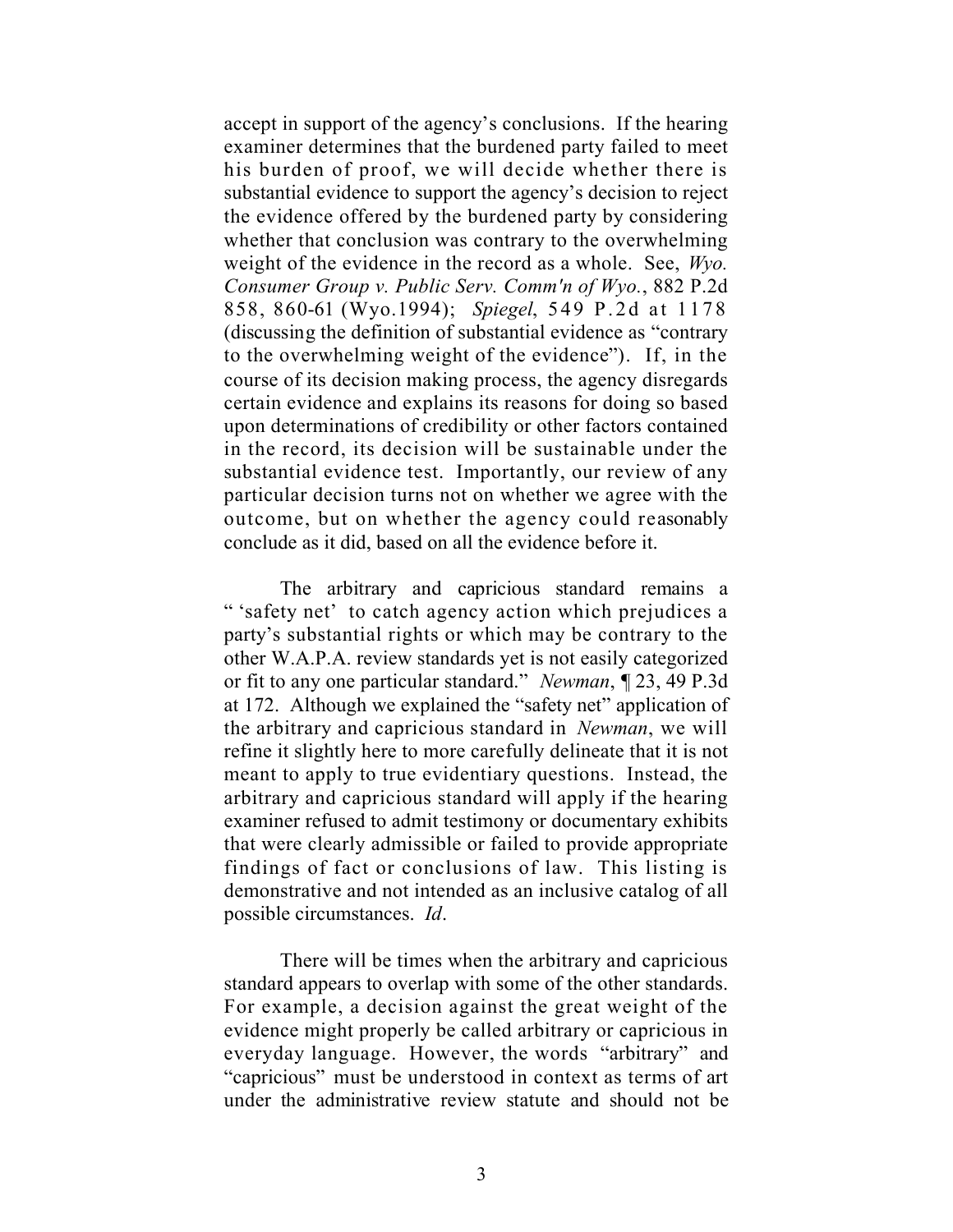employed in areas where the more specifically defined standards provide sufficient relief.

….

As always, we review an agency's conclusions of law de novo, and " '[w]e will affirm an agency's legal conclusion only if it is in accordance with the law.' " *Diamond B Servs., Inc. v. Rohde*, 2005 WY 130, ¶ 12, 120 P.3d 1031, 1038 (Wyo.2005), quoting *DC Prod. Serv. v. Wyo. Dep't of Empl.,* 2002 WY 142, ¶ 7, 54 P.3d 768, 771 (Wyo.2002).

Also see, *In re Hittner*, 2008 WY 91, ¶ 11, 189 P.3d 872, 876 (Wyo. 2008).

# **Findings and conclusions of hearing examiner**

[¶5] WYDOT's presentation of evidence consisted of the submission of 23 pages of documentation from the files of the Jackson Police Department. Two police officers were involved in the investigation, as well as the eventual questioning and arrest of Potvin. That documentation explains the events leading up to the arrest of Potvin and the police officers' request that he submit to chemical testing. Wyoming statutes and our case law recognize that this is an accepted practice, although we have criticized it tangentially. Wyo. Stat. Ann. § 31-6-102(g); see *Hittner*, 189 P.3d at 875 n.3.

[¶6] Potvin's evidence consisted of the transcript from the administrative hearing. At that hearing, Potvin admitted that on the date in question, he drank only "most" of a single beer before driving and denied that he had made any admissions to the contrary to the police officers. He admitted that he slid off the road at the scene of an accident that is central to this case. The hearing examiner found Potvin's testimony, and the very limited testimony of his roommate, to be not credible.

[¶7] The events at issue in this case took place in "the evening hours" of January 11, 2008. The police officers could have been more diligent in recording the timeline of the evening, especially the times of the significant events included in the narrative of the investigation. The report indicates that they were dispatched to the scene of an incident wherein a truck slid off the road and hit a fence. The record reflects that the dispatch was received by the investigating officers at 8:48 p.m., but the times the accident occurred, or was reported to dispatch, are not in the record. From this point forward, the police narrative does not include any additional times except that Potvin was arrested at 10:50 p.m.

[¶8] The vehicle involved in the accident was described in the initial report as a black truck. The police located the scene of the reported incident and found evidence that a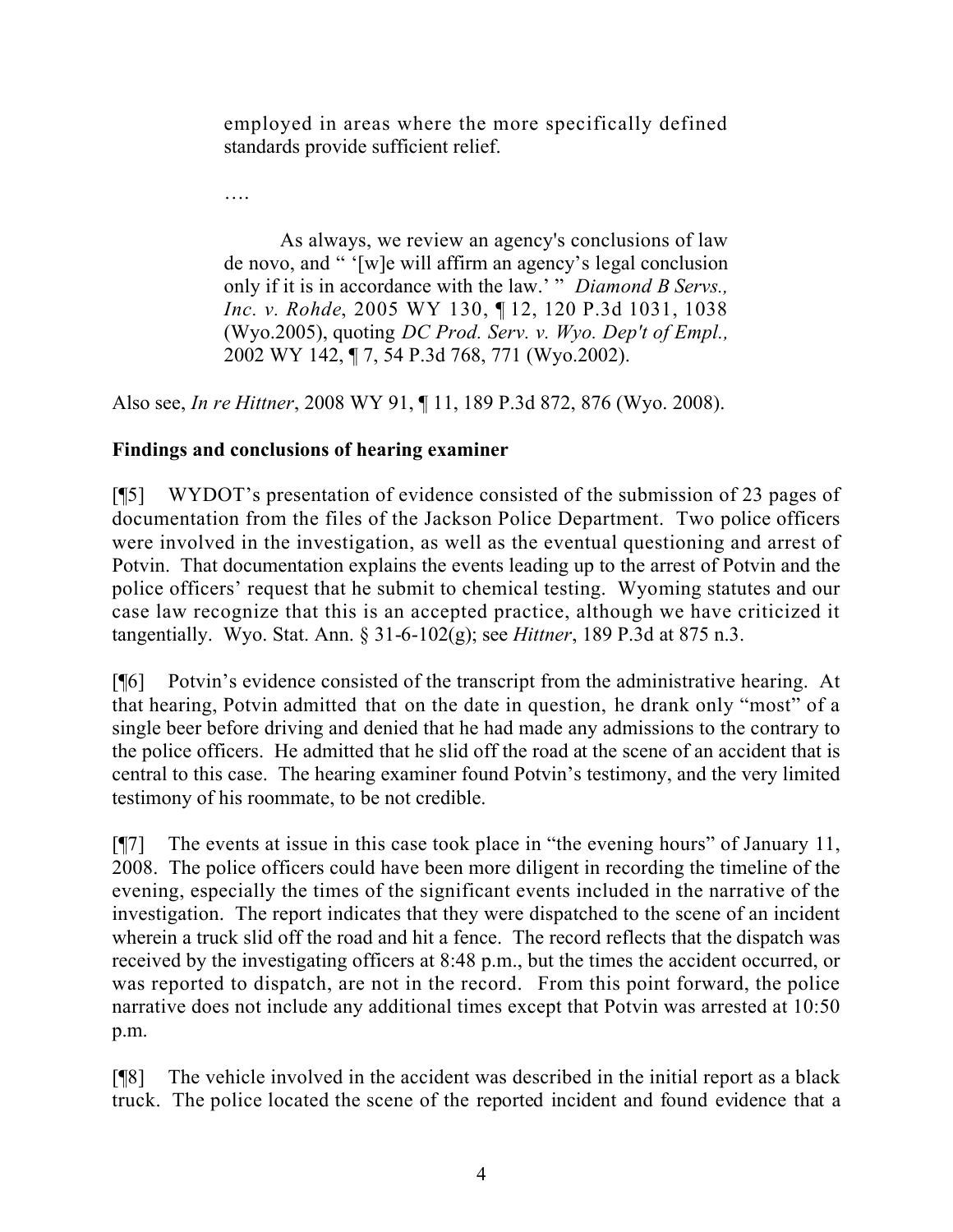vehicle had gone off the road and that a stop sign was found "on the other side of the fence" at that scene. The police also found a small piece of black plastic in the snow at the scene. The police surmised that it came from the vehicle which had been involved in the accident. The report further indicated that the officers drove around the neighborhood looking for a vehicle with front end damage, but did not find one.

[¶9] "About 45 minutes later" (no precise time given), police dispatch received another report on the incident. This report described the vehicle involved as a "black F-250 type vehicle (Ford) with a snowmobile in the back." The police officers continued their search for such a vehicle and found a black Dodge pickup with a snowmobile on a trailer attached to it. That pickup was parked in a somewhat irregular manner, suggesting impaired driving ability. The front end of that vehicle had a piece of plastic broken off its license plate bracket, and the piece of plastic found at the scene fit the missing piece. However, the piece of plastic was not included in the record on appeal. The Dodge pickup had snow packed in the grill and front wheels.

[¶10] The police officers knocked on the door of the house where the pickup was found, and after "several minutes," they heard a noise that "sounded like someone falling out of bed or on the floor." Potvin then answered the door. The police asked if he owned the pickup outside the residence, and Potvin denied it. The police indicated that they knew he was lying, and Potvin then admitted it was his. The police requested permission to come inside, and Potvin allowed them to do so. Under questioning from the police, Potvin admitted that he had the accident in question. He also admitted that he drank seven drinks that night before driving home. In addition, Potvin said that he had no alcoholic beverages to drink since he had been home.

[¶11] Based upon these admissions, the police determined that Potvin could be a DUI. He was given field sobriety testing, which he failed. His eyes were bloodshot and glassy. His speech was slow and slurred. He had trouble keeping his balance and answering simple questions. Potvin admitted that he drank three beers and three whiskeys at a restaurant before driving home. Potvin smelled of alcoholic beverages.

[¶12] When Potvin testified in his own behalf, he stated that on the day in question, he was snowmobiling from 10:00 a.m. until "dark." He then went to a restaurant to have something to eat and drink. He had not been drinking during the day and had only "most" of one beer while eating at the restaurant. He conceded that he slid off the road at the location which was called in as an accident by anonymous callers. He said he then went home and did all the rest of his drinking after he arrived home, shortly after 8:30 p.m. Potvin's roommate corroborated that part of the story that occurred after 8:30 p.m., as well as other portions, of Potvin's testimony.

[¶13] At 10:50 p.m., Potvin was arrested for drunk driving. The police officer's report indicated that he had "recorded the audio of the [field sobriety] tests" and that he had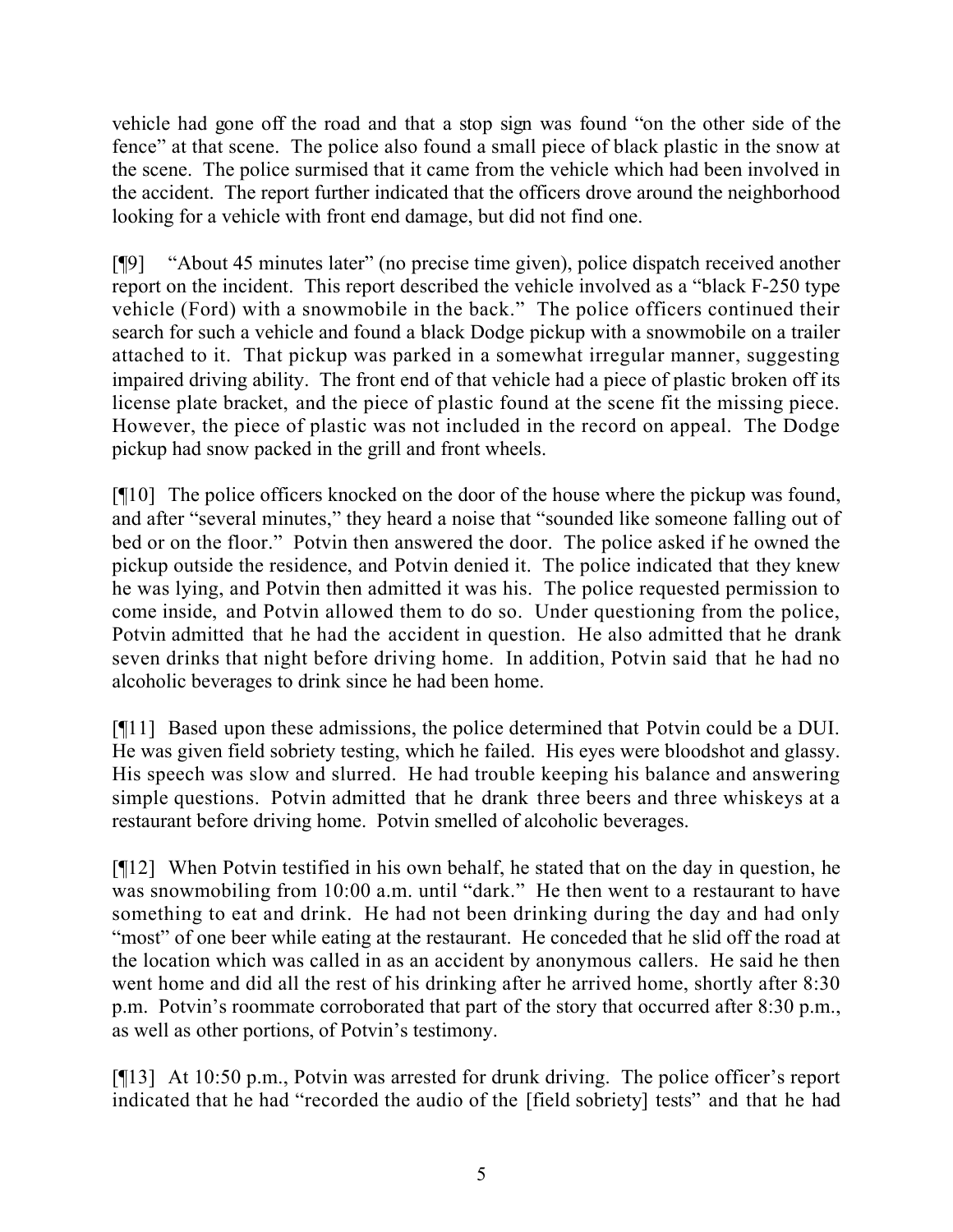"burned a copy for evidence and a copy for the County Attorney." That audio tape does not appear in the record on appeal. Potvin was requested to submit to chemical testing and he refused.

[¶14] The hearing examiner concluded that Potvin and his roommate were not credible witnesses, and that the police department records contained credible documentation supporting Potvin's arrest and the request for him to submit to a chemical test.

# **The district court's order reversing the hearing examiner**

[¶15] We need not set out the district court's findings because they are just as comprehensive as those made by the hearing examiner. However, the district court concluded that there was not substantial evidence that Potvin had been driving or had been in actual control of a motor vehicle upon a street while under the influence of alcohol. This was largely premised on the testimony given by Potvin, when sober and under oath, as opposed to the statements made to police officers while he was very intoxicated and awakened from sleep hours after the reported accident occurred.

[¶16] We take note here that 1 Weil's Code Of Wyoming Rules, 270 000 001-8 Office of Administrative Hearings, Chapter 6, *Special Rules Relating to Driver's Licenses*, Section (b) (2008), provides:

> (b) For any contested case hearing concerning Implied Consent – Administrative Per Se suspension (WYO. STAT. ANN. §§ 31-6-101 through 31-6-107), of Commercial Driver's License Implied Consent disqualification – blood alcohol concentration of four one-hundredths of one percent (0.04%) or more (WYO.STAT. ANN. § 31-7-307), the Wyoming Department of Transportation's certified record shall consist of:

> (i) The peace officer's signed statement of probable cause;

> (ii) The notice of suspension or disqualification;

(iii) A copy of the temporary license, if issued;

(iv) The operational checklist or chemical test result provided by the Wyoming Chemical Testing Program, Division of Health and Medical Services;

(v) A copy of the peace officer's certification if applicable;

(vi) All other evidence which is material to the matter.